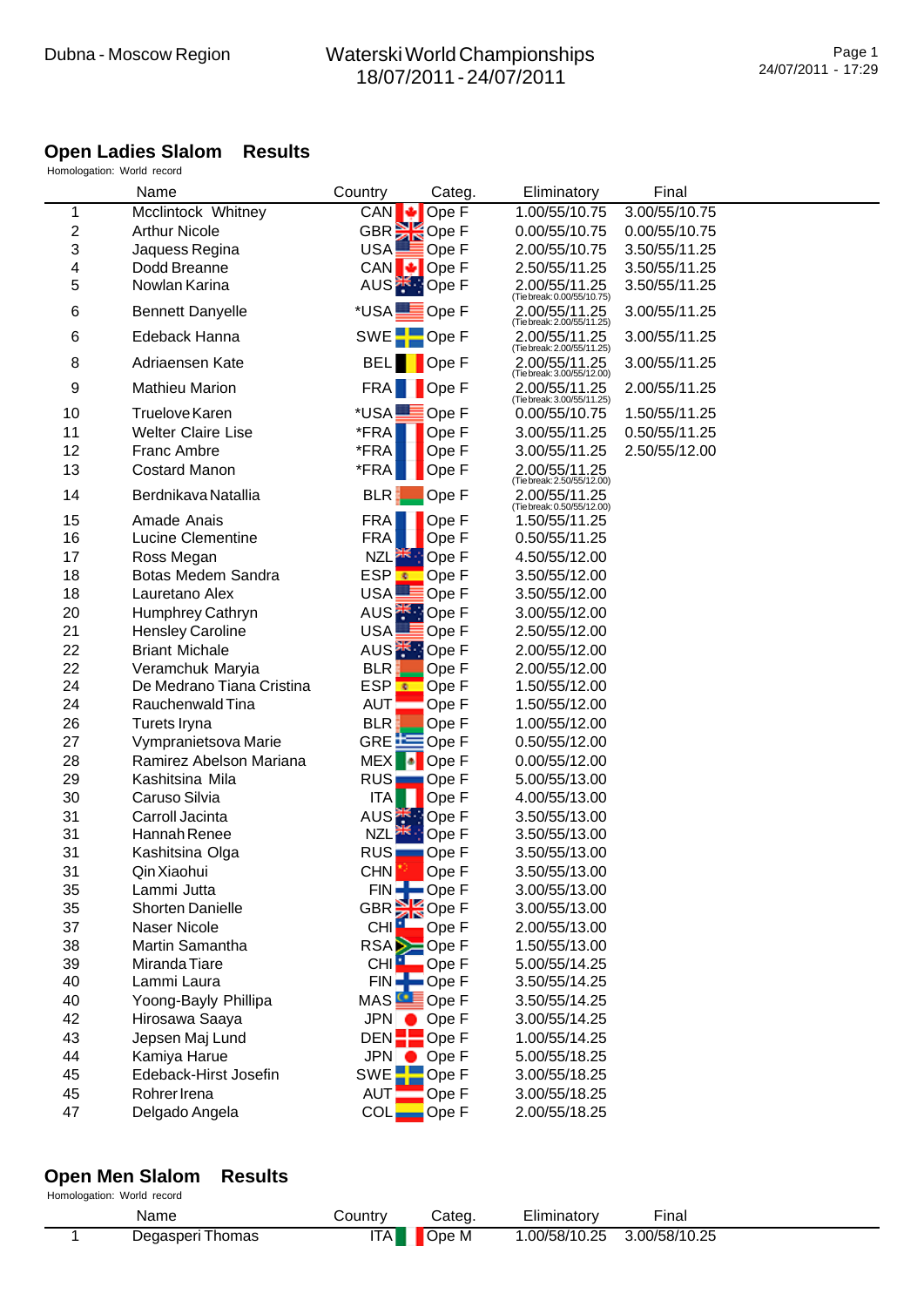|    | Name                      | Country              | Categ.                     | Eliminatory                             | Final         |  |
|----|---------------------------|----------------------|----------------------------|-----------------------------------------|---------------|--|
| 2  | Larkin Aaron              | NZL <sup>AR</sup>    | Ope M                      | 2.00/58/10.25                           | 2.00/58/10.25 |  |
| 3  | Smith Nate                | *USA                 | Ope M                      | 2.00/58/10.25                           | 1.50/58/10.25 |  |
| 4  | <b>Brown Marcus</b>       | *USA                 | Ope M                      | 5.00/58/10.75                           | 1.00/58/10.25 |  |
| 5  | Travers Jonathan          | USA                  | Ope M                      | 2.00/58/10.25                           | 5.50/58/10.75 |  |
| 6  | Parsons Nick              | *USA                 | Ope M                      | 3.00/58/10.75                           | 5.00/58/10.75 |  |
| 7  | Sedlmajer Adam            | CZE                  | Ope M                      | 4.00/58/10.75                           | 4.50/58/10.75 |  |
| 8  | Allais Carlo              | ITA                  | Ope M                      | 3.00/58/10.75                           | 4.50/58/10.75 |  |
| 9  | Parrish Chris             | *USA                 | $\sqrt{\phantom{a}}$ Ope M | 3.50/58/10.75                           | 4.00/58/10.75 |  |
| 10 | Asher William             |                      | GBR Ope M                  |                                         | 3.50/58/10.75 |  |
|    |                           |                      |                            | 2.50/58/10.75 (Tiebreak: 1.00/58/10.25) |               |  |
| 11 | Odvarko Daniel            | CZE                  | $\Box$ Ope M               | 3.00/58/10.75                           | 3.00/58/10.75 |  |
| 12 | Mcclintock Jason          | <b>CAN</b>           | $\bigcup$ Ope M            | 3.50/58/10.75                           | 2.50/58/10.75 |  |
| 13 | <b>Burdick Cale</b>       | *USA <del>L</del>    | $\sqrt{\frac{1}{2}}$ Ope M | 2.50/58/10.75 (Tiebreak: 2.00/58/11.25) |               |  |
| 14 | Lamadrid Alvaro           |                      | MEX <sup>1</sup> Ope M     | 2.00/58/10.75                           |               |  |
| 14 | Moore Thomas              |                      | *CAN + Ope M               | 2.00/58/10.75                           |               |  |
| 16 | Green Lance               |                      | NZL <sup>SK</sup> Ope M    | 1.50/58/10.75                           |               |  |
| 16 | Julio Javier              | ARG                  | Ope M                      |                                         |               |  |
|    |                           | $\rightarrow$        |                            | 1.50/58/10.75                           |               |  |
| 18 | Stadlbaur Benjamin        |                      | SUI + Ope M                | 0.50/58/10.75                           |               |  |
| 19 | Miranda Felipe            | CHI <sup>H</sup>     | $\Box$ Ope M               | 5.00/58/11.25                           |               |  |
| 19 | Oppenlander Ty            | *USALE               | <b>E</b> Ope M             | 5.00/58/11.25                           |               |  |
| 21 | Campbell Glenn            |                      | *GBR SO Ope M              | 4.50/58/11.25                           |               |  |
| 21 | Luzzeri Matteo            | ITA                  | Ope M                      | 4.50/58/11.25                           |               |  |
| 21 | Susi Billy                | *USAL                | Ope M                      | 4.50/58/11.25                           |               |  |
| 24 | <b>Bradstreet Timothy</b> |                      | AUS <b>The M</b>           | 4.00/58/11.25                           |               |  |
| 25 | Descuns Sacha             | *FRA                 | Ope M                      | 3.50/58/11.25                           |               |  |
| 25 | Faisy Jean Baptiste       | <b>FRA</b>           | Ope M                      | 3.50/58/11.25                           |               |  |
| 25 | Magnowski Kole            | CAN                  | $\bigcup$ Ope M            | 3.50/58/11.25                           |               |  |
| 25 | Seels Jason               |                      | *GBR SO Ope M              | 3.50/58/11.25                           |               |  |
| 29 | Deviatovski Oleg          | <b>BLR</b>           | Ope M                      | 3.00/58/11.25                           |               |  |
| 29 | Green Ryan                |                      | AUS <b>AUS</b> Ope M       | 3.00/58/11.25                           |               |  |
| 29 | Llewellyn Jaret           | CAN →                | Ope M                      | 3.00/58/11.25                           |               |  |
| 32 | Efverstrom Johan          | SWE                  | Ope M                      | 2.50/58/11.25                           |               |  |
| 32 | Guzman Rodolfo            | CHI <sup>1</sup>     | Ope M                      | 2.50/58/11.25                           |               |  |
| 34 | Earl James                |                      | GBR <b>De M</b>            | 2.00/58/11.25                           |               |  |
| 34 | Noguera Verges Lluis      |                      | ESP CDe M                  | 2.00/58/11.25                           |               |  |
| 34 | Pinto Biescas Marcel      |                      | ESP CDe M                  | 2.00/58/11.25                           |               |  |
| 34 | Selsor Storm              |                      | *USA <b>N</b> Ope M        | 2.00/58/11.25                           |               |  |
| 38 | <b>Lamadrid Carlos</b>    | <b>MEX</b> $\bullet$ | Ope M                      | 1.50/58/11.25                           |               |  |
| 38 | Van Der Merwe Eamon       |                      | RSA <b>D</b> Ope M         | 1.50/58/11.25                           |               |  |
| 40 | <b>Finlayson Trent</b>    | CAN +                | Ope M                      | 0.50/58/11.25                           |               |  |
| 41 |                           | *FRA                 |                            |                                         |               |  |
|    | Laval Boris               |                      | Ope M                      | 6.00/58/12.00                           |               |  |
| 41 | Quera Costa Claudi        | ESP <sup></sup>      | Ope M                      | 6.00/58/12.00                           |               |  |
| 43 | Koestenberger Claudio     | AUT                  | Ope M                      | 5.00/58/12.00                           |               |  |
| 43 | Lazinskas Ricardas        | <b>LTU</b>           | Ope M                      | 5.00/58/12.00                           |               |  |
| 45 | Schipner Bojan            | <b>GER</b>           | Ope M                      | 4.50/58/12.00                           |               |  |
| 46 | Correa Santiago           | <b>COL</b>           | Ope M                      | 3.50/58/12.00                           |               |  |
| 46 | Lamadrid Alejandro        | <b>MEX</b> •         | Ope M                      | 3.50/58/12.00                           |               |  |
| 46 | Mistryukov Alexander      | RUS <sub>I</sub>     | $\Box$ Ope M               | 3.50/58/12.00                           |               |  |
| 46 | <b>Wentzel Travis</b>     |                      | RSA <b>D</b> Ope M         | 3.50/58/12.00                           |               |  |
| 50 | Donald James              |                      | NZL <sup>ake</sup> : Ope M | 3.25/58/12.00                           |               |  |
| 51 | Kolman Martin             | CZE                  | Ope M                      | 3.00/58/12.00                           |               |  |
| 51 | <b>Stadlbaur Clint</b>    | <b>BEL</b>           | Ope M                      | 3.00/58/12.00                           |               |  |
| 53 | Gonzalez Diego            | CHI <sup>H</sup>     | $\Box$ Ope M               | 2.50/58/12.00                           |               |  |
| 53 | Kamyshenko Segey          |                      | RUS Ope M                  | 2.50/58/12.00                           |               |  |
| 53 | Miranda Rodrigo           |                      | CHI <b>P</b> Ope M         | 2.50/58/12.00                           |               |  |
| 53 | Visser Gj                 | <b>RSA</b>           | $\blacksquare$ Ope M       | 2.50/58/12.00                           |               |  |
| 57 | <b>Atkinson Cole</b>      | NZL <sup>ak</sup>    | Ope M                      | 2.00/58/12.00                           |               |  |
| 57 | Lopez Martin              |                      | ARG C Ope M                | 2.00/58/12.00                           |               |  |
| 57 | Pigozzi Robert            |                      | DOM Ope M                  | 2.00/58/12.00                           |               |  |
| 57 | Siegert Esteban           | <b>COL</b>           | Ope M                      | 2.00/58/12.00                           |               |  |
| 61 | Beliakou Herman           | <b>BLR</b>           | Ope M                      | 1.50/58/12.00                           |               |  |
| 61 | Moreno De Carlos Alvaro   |                      | ESP <sup>t</sup> Ope M     | 1.50/58/12.00                           |               |  |
|    |                           |                      |                            |                                         |               |  |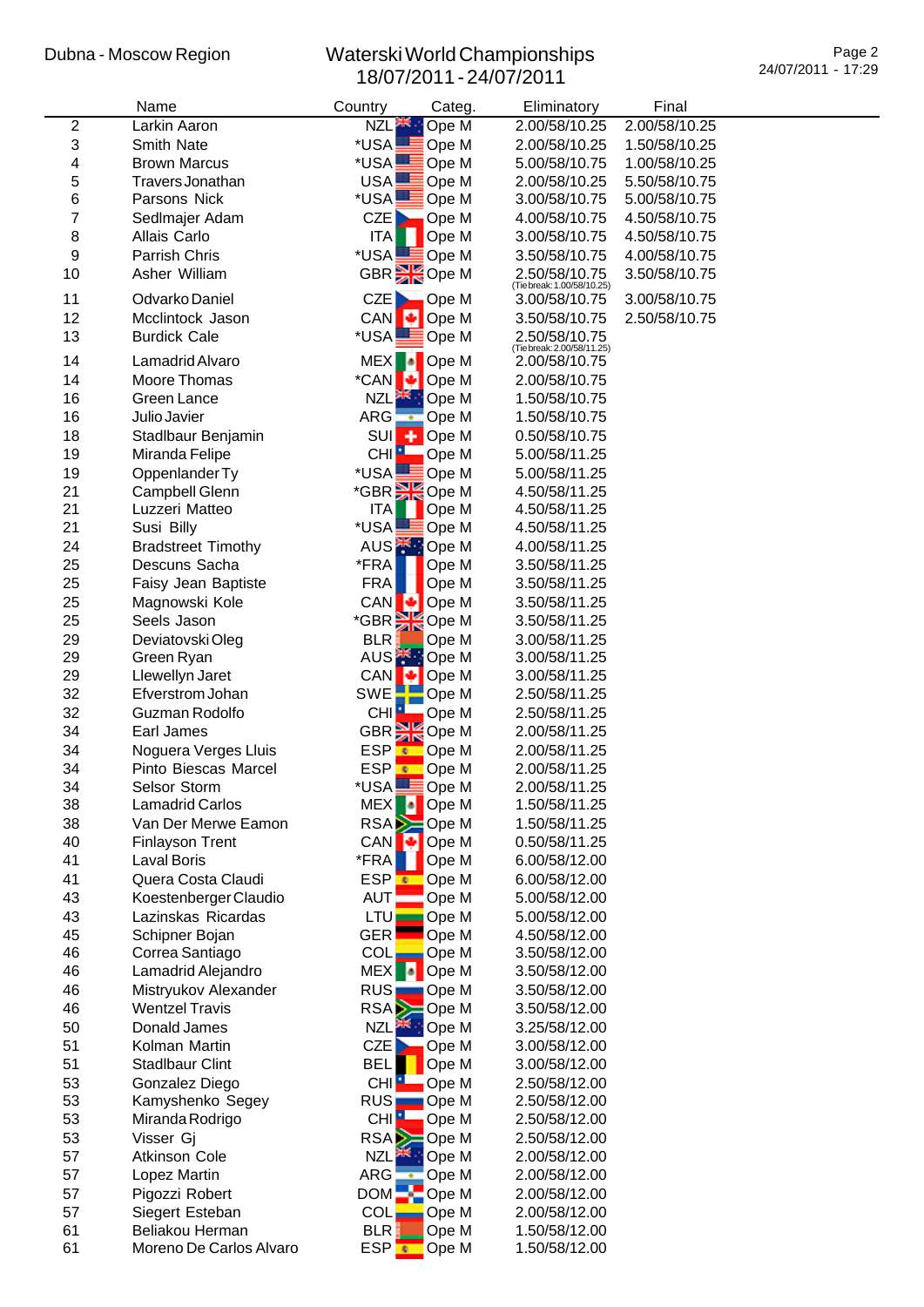Page 3 24/07/2011 - 17:29

|    | <b>Name</b>          | Country          | Categ.             | Eliminatory   | Final |  |
|----|----------------------|------------------|--------------------|---------------|-------|--|
| 63 | Vikstrom Oskar       | SWE <sup>-</sup> | Ope M              | 0.50/58/12.00 |       |  |
| 64 | Fairbank Simon       |                  | $RSA$ $\geq$ Ope M | 5.00/58/13.00 |       |  |
| 65 | Ryanzin Vladimir     | RUS:             | ∎Ope M             | 4.00/58/13.00 |       |  |
| 66 | Ambrosi Sandro       |                  | MEX Ope M          | 2.50/58/13.00 |       |  |
| 66 | Giacometti Sebastien |                  | SUI : Ope M        | 2.50/58/13.00 |       |  |
| 68 | Linares Roberto      | COL <sub>•</sub> | Ope M              | 2.00/58/13.00 |       |  |
| 69 | Patricio Augustin    | ARG              | Ope M              | 0.50/58/13.00 |       |  |
| 70 | Yamaguchi Kohei      | JPN O            | Ope M              | 4.00/58/16.00 |       |  |
| 71 | Mesa Jose Fernando   | COL <sub></sub>  | Ope M              | 0.25/58/18.25 |       |  |

## **Open Ladies Tricks Results**

Homologation: World record

|                | Name                      | Country           | Categ.                            | Eliminatory | Final |  |
|----------------|---------------------------|-------------------|-----------------------------------|-------------|-------|--|
| 1              | Berdnikava Natallia       | <b>BLR</b>        | Ope F                             | 8540        | 8720  |  |
| $\overline{c}$ | <b>Aynaud Marion</b>      | *FRA              | Ope F                             | 7530        | 8580  |  |
| 3              | Linares Maria Camila      | <b>COL</b>        | Ope F                             | 7750        | 8200  |  |
| 4              | Nightingale Mandy         | *USAL             | Ope F                             | 8160        | 7410  |  |
| 5              | Lucine Clementine         | <b>FRA</b>        | Ope F                             | 7560        | 7240  |  |
| 6              | Humphrey Cathryn          | AUS <sup>E</sup>  | <b>D</b> Ope F                    | 7710        | 7160  |  |
| $\overline{7}$ | Caruso Silvia             | <b>ITA</b>        | Ope F                             | 6620        | 6950  |  |
| 8              | <b>Mathieu Marion</b>     | FRA               | Ope F                             | 7190        | 6710  |  |
| 9              | <b>Briant Michale</b>     |                   | AUS <sup><sup>*</sup> Ope F</sup> | 6760        | 6710  |  |
| 10             | Lauretano Alex            | <b>USA</b>        | Ope F                             | 7530        | 6430  |  |
| 11             | <b>Costard Manon</b>      | *FRA              | Ope F                             | 6840        | 4400  |  |
| 12             | Cambray Iris              | <b>FRA</b>        | Ope F                             | 9240        | 3300  |  |
| 13             | Amade Anais               | <b>FRA</b>        | Ope F                             | 6390        |       |  |
| 14             | Carroll Jacinta           |                   | AUS <b>AUS</b> Ope F              | 6090        |       |  |
| 15             | Adriaensen Kate           | <b>BEL</b>        | Ope F                             | 6020        |       |  |
| 15             | Veramchuk Maryia          | BLR:              | Ope F                             | 6020        |       |  |
| 17             | Jaquess Regina            | USA <sub>-</sub>  | <b>E</b> Ope F                    | 5900        |       |  |
| 18             | Ross Megan                |                   | NZL <sup>XX</sup> : Ope F         | 5820        |       |  |
| 19             | Lang Erika                | USA <sup>L</sup>  | $\equiv$ Ope F                    | 5800        |       |  |
| 20             | Ramirez Abelson Mariana   | MEX <sup>1</sup>  | <b>D</b> Ope F                    | 5690        |       |  |
| 21             | <b>Hensley Caroline</b>   | USA.              | Ope F                             | 5630        |       |  |
| 22             | <b>Bennett Danyelle</b>   |                   | *USA <b>LE</b> Ope F              | 4810        |       |  |
| 23             | Yu Fei Song               | CHN <sup>13</sup> | Ope F                             | 4730        |       |  |
| 24             | Lammi Laura               |                   | $FIN =$ Ope F                     | 4720        |       |  |
| 25             | Mcclintock Whitney        |                   | CAN + Ope F                       | 4330        |       |  |
| 26             | Churakova Tatiana         | RUS.              | $\Box$ Ope F                      | 4260        |       |  |
| 27             | Rauchenwald Tina          | <b>AUT</b>        | Ope F                             | 3840        |       |  |
| 28             | Hannah Renee              |                   | NZL <sup>HK</sup> : Ope F         | 3810        |       |  |
| 29             | Hui Jiang                 | <b>CHN</b>        | Ope F                             | 3400        |       |  |
| 30             | Delgado Angela            | <b>COL</b>        | Ope F                             | 3240        |       |  |
| 31             | Dodd Breanne              | CAN               | $\bigcup$ Ope F                   | 3210        |       |  |
| 32             | Miranda Tiare             | CHI <sup>1</sup>  | Ope F                             | 3070        |       |  |
| 33             | De Medrano Tiana Cristina |                   | ESP <sup>t</sup> Ope F            | 2880        |       |  |
| 33             | <b>Shorten Danielle</b>   |                   | GBR <sup>34</sup> Ope F           | 2880        |       |  |
| 35             | Lammi Jutta               | FIN               | $\blacksquare$ Ope F              | 2820        |       |  |
| 36             | Yoong Hanifah Aaliyah     |                   | MAS Ope F                         | 2420        |       |  |
| 37             | Naser Nicole              |                   | CHI <b>P</b> Ope F                | 2280        |       |  |
| 38             | Hirosawa Saaya            |                   | JPN Ope F                         | 2050        |       |  |
| 39             | Yoong-Bayly Phillipa      |                   | MAS ODP F                         | 2040        |       |  |
| 40             | Vympranietsova Marie      |                   | GRE EOpe F                        | 1950        |       |  |
| 41             | Kashitsina Olga           | RUS <sub></sub>   | $\Box$ Ope F                      | 1510        |       |  |
| 42             | Kamiya Harue              |                   | JPN Ope F                         | 1330        |       |  |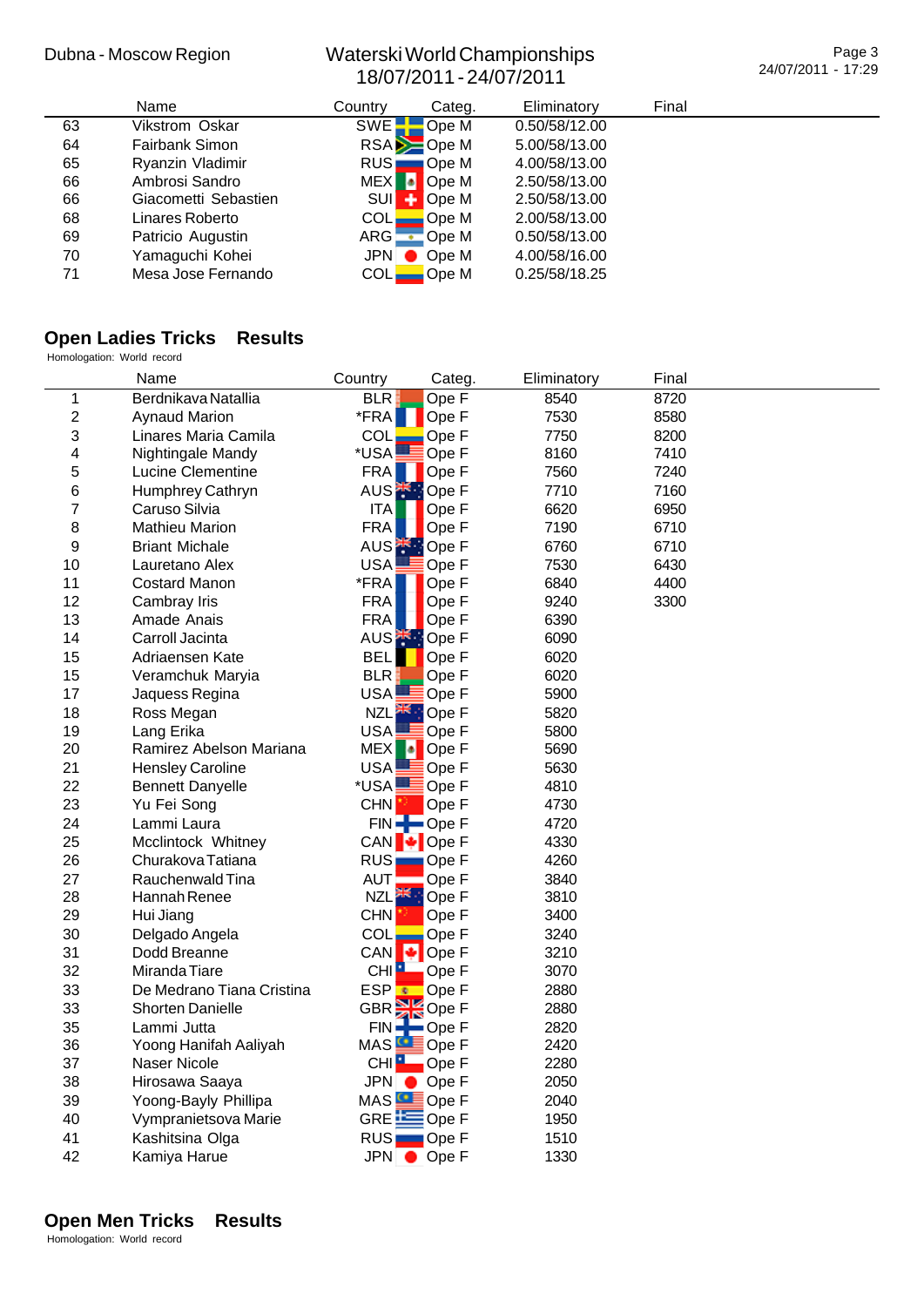|                | Name                      | Country                | Categ.                            | Eliminatory | Final |  |
|----------------|---------------------------|------------------------|-----------------------------------|-------------|-------|--|
| $\mathbf 1$    | Zharnasek Aliaksei        | BLR.                   | Ope M                             | 11570       | 11570 |  |
| $\overline{c}$ | Le Forestier Nicolas      | *FRA                   | Ope M                             | 10970       | 10450 |  |
| 3              | Deviatovski Oleg          | <b>BLR</b>             | Ope M                             | 10410       | 10440 |  |
| 4              | Pickos Adam               | *USA!                  | Ope M                             | 9670        | 10430 |  |
| 5              | Poteau Alexandre          | <b>FRA</b>             | Ope M                             | 10660       | 10220 |  |
| 6              | <b>Ballon Pierre</b>      | *FRA                   | Ope M                             | 9770        | 10110 |  |
| $\overline{7}$ | Julio Javier              | $ARG -$                | Ope M                             | 9850        | 10080 |  |
| 8              | Llewellyn Jaret           | CAN                    | Ope M                             | 9560        | 9760  |  |
| 9              | Sedlmajer Adam            | CZE                    | Ope M                             | 9290        | 9570  |  |
| 10             | Green Ryan                |                        | AUS <sup><sup>*</sup> Ope M</sup> | 9170        | 9430  |  |
| 11             | Desboyaux Franck          | *FRA                   | Ope M                             | 9770        | 8900  |  |
| 12             | Mcclintock Jason          | CAN <sup>[</sup>       | Ope M                             | 10010       | 8490  |  |
| 13             | Beliakou Herman           | <b>BLR</b>             | Ope M                             | 8960        |       |  |
| 13             | Selsor Storm              | *USA!                  | $\equiv$ Ope M                    | 8960        |       |  |
| 15             | Critchley Stephen         |                        | GBR Ope M                         | 8910        |       |  |
| 16             | Miranda Felipe            | CHI <sup>L</sup>       | Ope M                             | 8370        |       |  |
| 17             | <b>Bradstreet Timothy</b> |                        | AUS <b>K</b> <sup>1</sup> Ope M   | 7940        |       |  |
| 17             | Kolman Martin             | CZE                    | Ope M                             | 7940        |       |  |
| 19             | Earl James                |                        | GBR <sup>SK</sup> Ope M           | 7880        |       |  |
| 20             | Odvarko Daniel            | CZE                    | Ope M                             | 7430        |       |  |
| 21             | Miranda Rodrigo           | CHI <sup>1</sup>       | Ope M                             | 7230        |       |  |
| 22             | Noguera Verges Lluis      | <b>ESP</b> <sup></sup> | Ope M                             | 6580        |       |  |
| 23             | Ambrosi Sandro            | <b>MEX</b><br>Ы        | Ope M                             | 6510        |       |  |
| 24             | <b>Atkinson Cole</b>      |                        | NZL <b>AKE:</b> Ope M             | 6270        |       |  |
| 25             | Lamadrid Alejandro        | MEX <sup>1</sup><br>ы  | Ope M                             | 6210        |       |  |
| 26             | Vikstrom Oskar            |                        | SWE <sup>-</sup> Ope M            | 6080        |       |  |
| 27             | Ryanzin Vladimir          | RUS <sub>I</sub>       | Ope M                             | 5060        |       |  |
| 28             | Green Lance               |                        | NZL <sup>HK</sup> : Ope M         | 5020        |       |  |
| 29             | Long Fei Shi              | <b>CHN</b>             | Ope M                             | 4510        |       |  |
| 30             | Pinto Biescas Marcel      | ESP <mark>⊕</mark>     | Ope M                             | 3650        |       |  |
| 31             | Patricio Augustin         | ARG.                   | Ope M                             | 3510        |       |  |
| 32             | Yamaguchi Kohei           | <b>JPN</b>             | Ope M                             | 3380        |       |  |
| 33             | Moreno De Carlos Alvaro   |                        | ESP <sup>€</sup> Ope M            | 3180        |       |  |
| 34             | Schipner Bojan            | <b>GER</b>             | Ope M                             | 2280        |       |  |
| 35             | Lopez Martin              | $ARG -$                | Ope M                             | 2220        |       |  |
| 36             | Giacometti Sebastien      | <b>SUI</b>             | Ope M                             | 2040        |       |  |
| 37             | Siegert Esteban           | <b>COL</b>             | Ope M                             | 2000        |       |  |

# **Open Ladies Jump Results**

Homologation: World record

|    | Name                  | Country           | Categ.                 | Eliminatory   | Final         |  |
|----|-----------------------|-------------------|------------------------|---------------|---------------|--|
|    | Berdnikava Natallia   | <b>BLR</b>        | Ope F                  | 51.3m (168ft) | 51.2m(168ft)  |  |
| 2  | Carroll Jacinta       |                   | AUS <sup>-</sup> Ope F | 49.3m (162ft) | 50.8m (167ft) |  |
| 3  | Vympranietsova Marie  |                   | GRE <b>ED</b> Ope F    | 49.1m (161ft) | 50.0m (164ft) |  |
| 4  | <b>Mathieu Marion</b> | <b>FRA</b>        | Ope F                  | 47.6m (156ft) | 50.0m (164ft) |  |
| 5  | Jaquess Regina        | USA.              | Ope F                  | 46.0m (151ft) | 49.9m (164ft) |  |
| 6  | Turets Iryna          | <b>BLR</b>        | Ope F                  | 49.8m (163ft) | 48.5m (159ft) |  |
| 7  | Lauretano Alex        | USA!              | Ope F                  | 45.8m (150ft) | 47.7m (156ft) |  |
| 8  | Jepsen Maj Lund       | DEN <sup>1</sup>  | Ope F                  | 45.9m (151ft) | 47.6m (156ft) |  |
| 9  | Lammi Jutta           | $FIN =$           | ➡Ope F                 | 45.2m (148ft) | 45.6m (150ft) |  |
| 10 | Chardin Nancy         | *FRA              | Ope F                  | 47.7m (156ft) | 44.3m (145ft) |  |
| 11 | Morgan Lauren         | *USA              | Ope F                  | 47.4m (156ft) | 44.3m (145ft) |  |
| 12 | Kashitsina Olga       | RUS <sub>I</sub>  | ∎Ope F                 | 47.6m (156ft) | 44.0m (144ft) |  |
| 13 | Costard Manon         | *FRA              | Ope F                  | 44.8m (147ft) |               |  |
| 14 | Lucine Clementine     | <b>FRA</b>        | Ope F                  | 44.5m (146ft) |               |  |
| 15 | Adriaensen Kate       | BEL               | Ope F                  | 44.3m (145ft) |               |  |
| 15 | Hirosawa Saaya        | JPN               | Ope F                  | 44.3m (145ft) |               |  |
| 17 | Rauchenwald Tina      | AUT               | Ope F                  | 44.1m (145ft) |               |  |
| 18 | Ross Megan            | NZL <sup>XK</sup> | Ope F                  | 43.6m (143ft) |               |  |
| 19 | Amade Anais           | <b>FRA</b>        | Ope F                  | 42.7m (140ft) |               |  |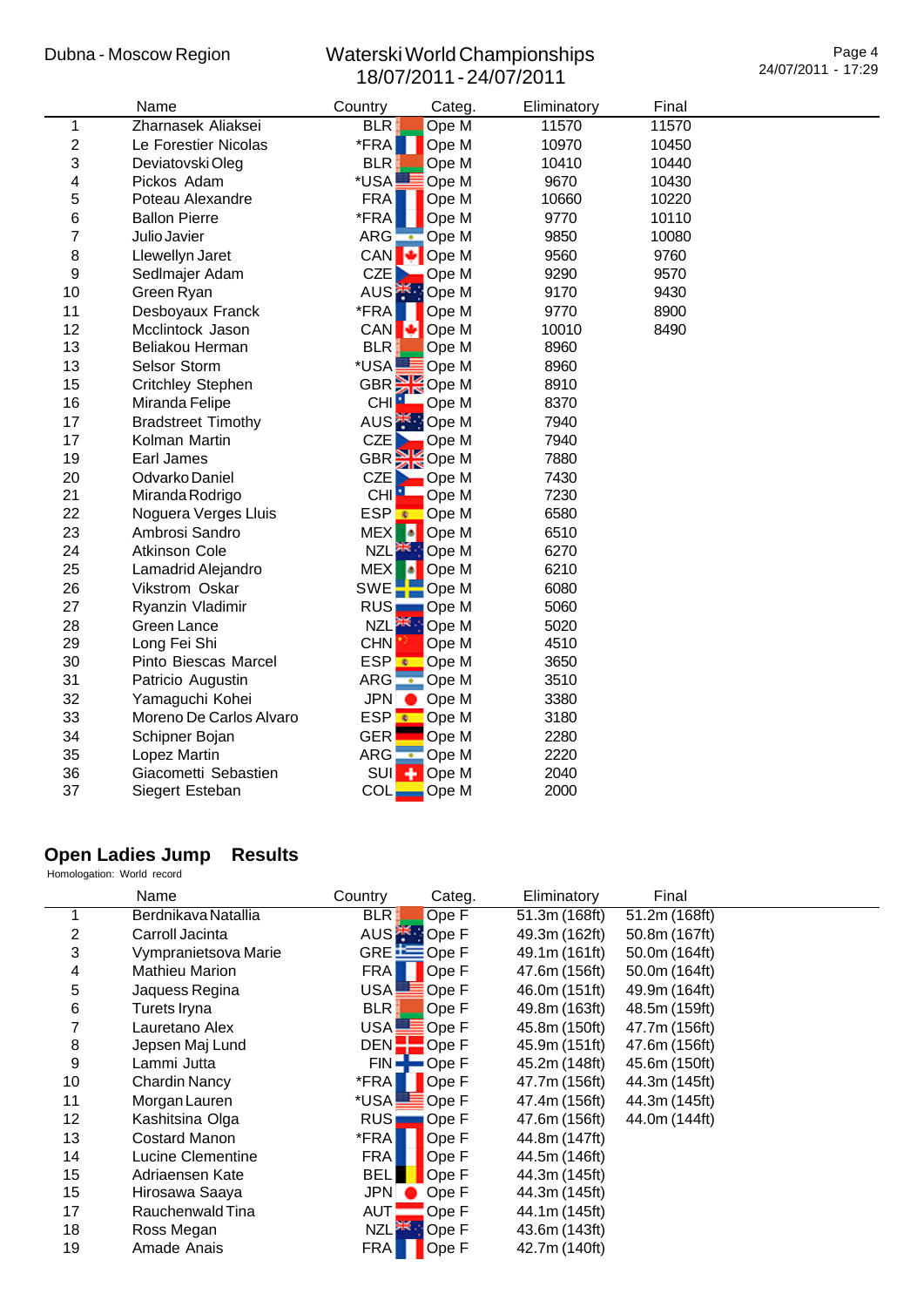|    | Name                    | Country      | Categ.                            | Eliminatory   | Final |  |
|----|-------------------------|--------------|-----------------------------------|---------------|-------|--|
| 20 | Mcclintock Whitney      | CAN          | Ope F                             | 42.4m (139ft) |       |  |
| 21 | Veramchuk Maryia        | <b>BLR</b>   | Ope F                             | 42.1m (138ft) |       |  |
| 22 | <b>Hensley Caroline</b> |              | USA <b>LE</b> Ope F               | 41.5m (136ft) |       |  |
| 23 | <b>Shorten Danielle</b> |              | GBR <sup>3</sup> Ope F            | 41.1m (135ft) |       |  |
| 24 | <b>Bennett Danyelle</b> |              | *USA <b>LODE</b> Ope F            | 40.5m (133ft) |       |  |
| 25 | Humphrey Cathryn        |              | AUS <sup><sup>*</sup> Ope F</sup> | 39.0m (128ft) |       |  |
| 26 | Kamiya Harue            |              | $JPN \rightarrow OpeF$            | 34.7m (114ft) |       |  |
| 27 | Hannah Renee            |              | NZL <sup>SK</sup> : Ope F         | 34.0m (112ft) |       |  |
| 28 | Martin Samantha         |              | $RSA = OpeF$                      | 32.5m (107ft) |       |  |
| 29 | Miranda Tiare           | <b>CHIP</b>  | Ope F                             | 31.9m (105ft) |       |  |
| 30 | Naser Nicole            | <b>CHILL</b> | Ope F                             | 27.4m (90ft)  |       |  |
| 31 | Yoong-Bayly Phillipa    | MAS          | Ope F                             | 25.1m (82ft)  |       |  |

# **Open Men Jump Results**

| Homologation: World record |  |  |
|----------------------------|--|--|
|                            |  |  |

|                         | Name                      | Country                     | Categ.                            | Eliminatory                                 | Final         |  |
|-------------------------|---------------------------|-----------------------------|-----------------------------------|---------------------------------------------|---------------|--|
| 1                       | <b>Krueger Freddy</b>     | USA!                        | Ope M                             | 65.2m (214ft)                               | 69.5m (228ft) |  |
| $\overline{\mathbf{c}}$ | <b>Bradstreet Timothy</b> |                             | AUS <sup><sup>*</sup> Ope M</sup> | 65.0m (213ft)                               | 67.5m (221ft) |  |
| 3                       | Miranda Rodrigo           | CHI <b>Lega</b>             | Ope M                             | 63.6m (209ft)                               | 66.0m (217ft) |  |
| 4                       | Worden Zack               |                             | *USA <b>LODE</b> Ope M            | 61.2m (201ft)                               | 65.5m (215ft) |  |
| 5                       | Sharman Damien            |                             | GBR <sup>S</sup> Ope M            | 63.1m (207ft)                               | 65.2m (214ft) |  |
| 6                       | Koestenberger Claudio     | AUT!                        | Ope M                             | 64.5m (212ft)                               | 64.9m (213ft) |  |
| 7                       | Llewellyn Jaret           | <b>CAN</b><br>ю             | Ope M                             | 65.4m (215ft)                               | 64.1m (210ft) |  |
| 8                       | Green Ryan                |                             | AUS <sup><sup>*</sup> Ope M</sup> | 64.7m (212ft)                               | 63.2m (207ft) |  |
| 9                       | Schipner Bojan            | <b>GER</b>                  | Ope M                             | 62.6m (205ft)                               | 62.7m (206ft) |  |
| 10                      | Asher Thomas              | *GBR <sup>S</sup> Ope M     |                                   | 61.2m (201ft)                               | 61.1m (200ft) |  |
| 11                      | Seels Jason               |                             | *GBR <sup>S</sup> Ope M           | 61.5m (202ft)                               | 60.4m (198ft) |  |
| 12                      | Magnowski Kole            |                             | CAN + Ope M                       | $61.1m (200ft)$<br>(Tiebreak: 64.2m(211ft)) | 60.2m (198ft) |  |
| 13                      | Ryanzin Vladimir          |                             | RUS <b>Ope M</b>                  | 61.1m (200ft)<br>(Tie break: 51.6m (169ft)) |               |  |
| 14                      | Sedlmajer Adam            | CZE                         | Ope M                             | 60.5m (198ft)                               |               |  |
| 15                      | Critchley Stephen         | GBR <mark>이</mark>          | Ope M                             | 60.2m (198ft)                               |               |  |
| 16                      | Beliakou Herman           | <b>BLR</b>                  | Ope M                             | 60.1m (197ft)                               |               |  |
| 17                      | Miranda Felipe            | CHI <sup>1</sup>            | Ope M                             | 59.8m (196ft)                               |               |  |
| 18                      | Deviatovski Oleg          | <b>BLR</b>                  | Ope M                             | 58.5m (192ft)                               |               |  |
| 19                      | Selsor Storm              | *USA                        | $\equiv$ Ope M                    | 58.3m (191ft)                               |               |  |
| 20                      | Siegert Esteban           | COL                         | Ope M                             | 58.0m (190ft)                               |               |  |
| 21                      | Moreno De Carlos Alvaro   | ESP <mark>⊕</mark>          | Ope M                             | 57.4m (188ft)                               |               |  |
| 22                      | Julio Javier              | ARG                         | $\overline{\phantom{a}}$ Ope M    | 56.7m (186ft)                               |               |  |
| 23                      | Linares Roberto           | COL                         | Ope M                             | 55.7m (183ft)                               |               |  |
| 24                      | <b>Atkinson Cole</b>      | NZL <sup>XK</sup>           | Ope M                             | 54.6m (179ft)                               |               |  |
| 25                      | Green Lance               | NZL <sup>XX</sup>           | Ope M                             | 53.9m (177ft)                               |               |  |
| 26                      | Correa Santiago           | COL                         | Ope M                             | 53.3m (175ft)                               |               |  |
| 27                      | Noguera Verges Lluis      | <b>ESP</b><br>$\mathcal{R}$ | Ope M                             | 53.2m (175ft)                               |               |  |
| 28                      | Donald James              | 张<br><b>NZL</b>             | Ope M                             | 52.6m (173ft)                               |               |  |
| 29                      | Kolman Martin             | <b>CZE</b>                  | Ope M                             | 51.7m (170ft)                               |               |  |
| 30                      | Earl James                |                             | GBR Ope M                         | 51.4m (169ft)                               |               |  |
| 31                      | Ambrosi Sandro            | <b>MEX</b>                  | Ope M                             | 50.7m (166ft)                               |               |  |
| 32                      | Lazinskas Ricardas        | LTU <sub>E</sub>            | Ope M                             | 50.6m (166ft)                               |               |  |
| 33                      | Vikstrom Oskar            | SWE <sup>T</sup>            | Ope M                             | 50.1m (164ft)                               |               |  |
| 34                      | Pinto Biescas Marcel      | <b>ESP</b>                  | Ope M                             | 50.0m (164ft)                               |               |  |
| 35                      | Lopez Martin              | $ARG -$                     | Ope M                             | 46.4m (152ft)                               |               |  |
| 36                      | Lamadrid Alejandro        | Ŀ<br><b>MEX</b>             | Ope M                             | 46.3m (152ft)                               |               |  |
| 37                      | Fairbank Simon            |                             | RSA <b>D</b> Ope M                | 45.2m (148ft)                               |               |  |
| 38                      | Giacometti Sebastien      | <b>SUI</b>                  | <b>D</b> Ope M                    | 44.1m (145ft)                               |               |  |
| 39                      | Patricio Augustin         |                             | ARG C Ope M                       | 40.9m (134ft)                               |               |  |
| 40                      | Yamaguchi Kohei           |                             | JPN ● Ope M                       | 38.5m (126ft)                               |               |  |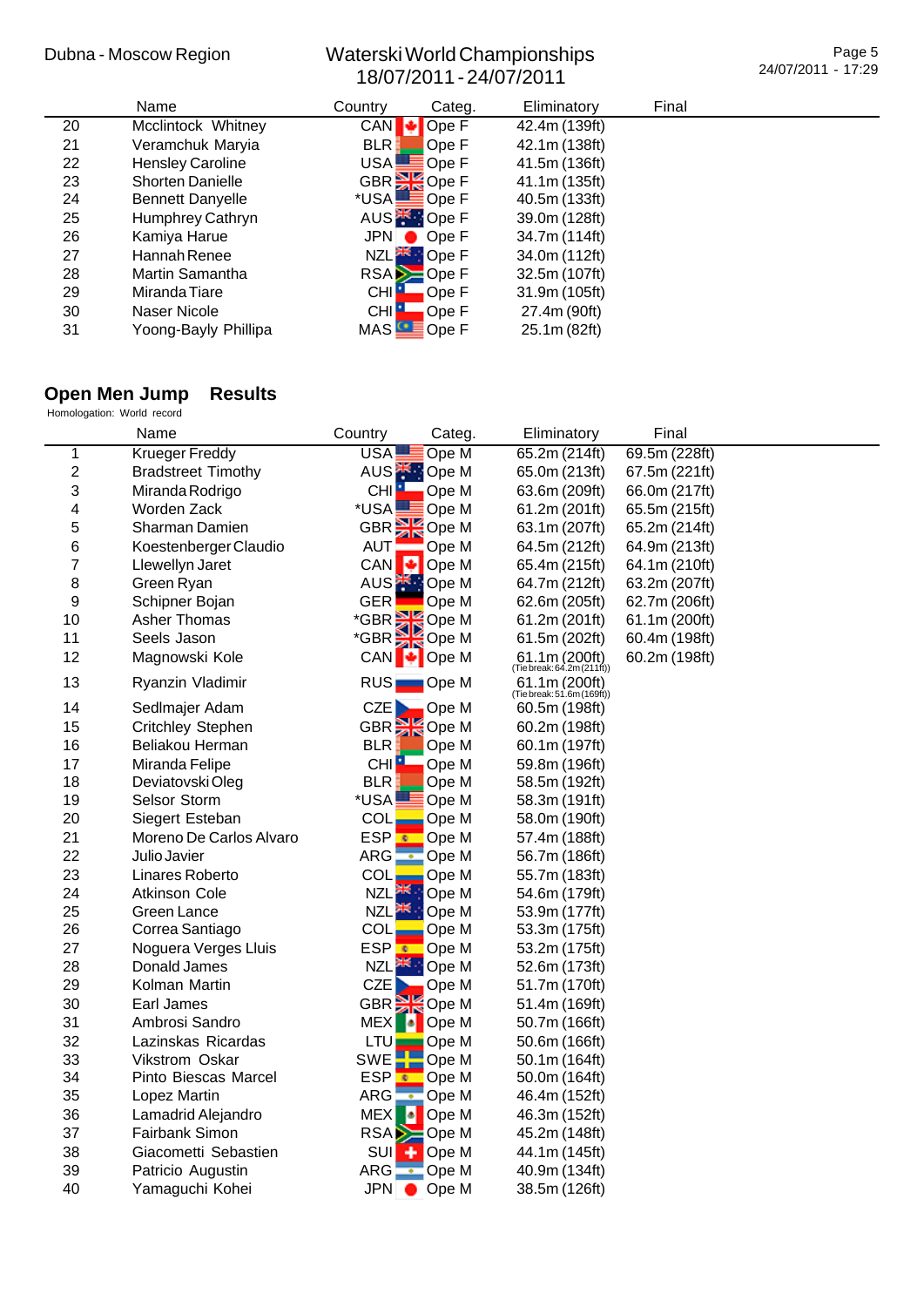# **Open Ladies Overall Results**

|                | Name                    | Country          | Categ.                              | Slalom  | <b>Tricks</b> | Jump    |         |
|----------------|-------------------------|------------------|-------------------------------------|---------|---------------|---------|---------|
|                | Berdnikava Natallia     | <b>BLR</b>       | Ope F                               | 820.51  | 1000.00       | 1000.00 | 2820.51 |
| $\overline{2}$ | Jaquess Regina          | <b>USA</b>       | Ope F                               | 974.36  | 676.61        | 959.18  | 2610.15 |
| 3              | <b>Mathieu Marion</b>   | <b>FRA</b>       | Ope F                               | 820.51  | 824.54        | 962.10  | 2607.15 |
| 4              | Lauretano Alex          | USA              | Ope F                               | 705.13  | 863.53        | 895.04  | 2463.70 |
| 5              | Lucine Clementine       | <b>FRA</b>       | Ope F                               | 782.05  | 866.97        | 801.75  | 2450.77 |
| 6              | <b>Costard Manon</b>    | *FRA             | Ope F                               | 820.51  | 784.40        | 810.50  | 2415.41 |
| 7              | Adriaensen Kate         | <b>BEL</b>       | Ope F                               | 846.15  | 690.37        | 795.92  | 2332.44 |
| 8              | Amade Anais             | <b>FRA</b>       | Ope F                               | 807.69  | 732.80        | 749.27  | 2289.76 |
| 9              | Mcclintock Whitney      | CAN              | Ope F<br>о                          | 1000.00 | 496.56        | 740.52  | 2237.08 |
| 10             | Carroll Jacinta         | <b>AUS</b>       | <sup>**</sup> Ope F                 | 551.28  | 698.39        | 985.42  | 2235.09 |
| 11             | Humphrey Cathryn        | <b>AUS</b>       | 类<br>Ope F                          | 692.31  | 884.17        | 641.40  | 2217.88 |
| 12             | Ross Megan              | <b>NZL</b>       | Ope F                               | 730.77  | 667.43        | 775.51  | 2173.71 |
| 13             | Veramchuk Maryia        | <b>BLR</b>       | Ope F                               | 666.67  | 690.37        | 731.78  | 2088.82 |
| 14             | <b>Bennett Danyelle</b> | *USA             | Ope F                               | 846.15  | 551.61        | 685.13  | 2082.89 |
| 15             | <b>Hensley Caroline</b> | <b>USA</b>       | Ope F                               | 679.49  | 645.64        | 714.29  | 2039.42 |
| 16             | Rauchenwald Tina        | <b>AUT</b>       | Ope F                               | 653.85  | 440.37        | 790.09  | 1884.31 |
| 17             | Vympranietsova Marie    | <b>GRE</b>       | $E$ Ope F                           | 628.21  | 223.62        | 962.10  | 1813.93 |
| 18             | Lammi Jutta             | <b>FIN</b>       | $\blacksquare$ Ope F                | 538.46  | 323.39        | 833.82  | 1695.67 |
| 19             | Kashitsina Olga         | <b>RUS</b>       | Ope F                               | 551.28  | 173.17        | 892.13  | 1616.58 |
| 20             | Shorten Danielle        | <b>GBR</b>       | Ope F                               | 538.46  | 330.28        | 702.62  | 1571.36 |
| 21             | Hannah Renee            | NZL              | <sup>a</sup> : Ope F                | 551.28  | 436.93        | 495.63  | 1483.84 |
| 22             | Hirosawa Saaya          | JPN              | Ope F                               | 384.62  | 235.09        | 795.92  | 1415.63 |
| 23             | Miranda Tiare           | <b>CHI</b><br>21 | Ope F                               | 435.90  | 352.06        | 434.40  | 1222.36 |
| 24             | Naser Nicole            | <b>CHI</b>       | Ope F                               | 512.82  | 261.47        | 303.21  | 1077.50 |
| 25             | Yoong-Bayly Phillipa    | MAS              | $\bullet$ E<br>$\blacksquare$ Ope F | 397.44  | 233.94        | 236.15  | 867.53  |
| 26             | Kamiya Harue            | <b>JPN</b>       | Ope F                               | 128.21  | 152.52        | 516.03  | 796.76  |

# **Open Men Overall Results**

|    | Name                      | Country    | Categ.                   | Slalom  | <b>Tricks</b> | Jump    |         |
|----|---------------------------|------------|--------------------------|---------|---------------|---------|---------|
| 1  | Sedlmajer Adam            | CZE        | Ope M                    | 1000.00 | 916.67        | 835.29  | 2751.96 |
| 2  | Llewellyn Jaret           | CAN        | м<br>Ope M               | 814.81  | 934.87        | 950.59  | 2700.27 |
| 3  | Green Ryan                | <b>AUS</b> | <b>Exercise M</b>        | 814.81  | 903.26        | 934.12  | 2652.19 |
| 4  | Julio Javier              | ARG        | Ope M<br>÷               | 925.93  | 965.52        | 745.88  | 2637.33 |
| 5  | Deviatovski Oleg          | <b>BLR</b> | Ope M                    | 814.81  | 1000.00       | 788.24  | 2603.05 |
| 6  | <b>Bradstreet Timothy</b> |            | AUS <b>AUS</b> Ope M     | 839.51  | 760.54        | 1000.00 | 2600.05 |
| 7  | Miranda Felipe            | <b>CHI</b> | Ope M                    | 864.20  | 801.72        | 818.82  | 2484.74 |
| 8  | Selsor Storm              | *USA       | Ope M                    | 790.12  | 858.24        | 783.53  | 2431.89 |
| 9  | Beliakou Herman           | <b>BLR</b> | Ope M                    | 629.63  | 858.24        | 825.88  | 2313.75 |
| 10 | Miranda Rodrigo           | <b>CHI</b> | E.<br>Ope M              | 654.32  | 692.53        | 964.71  | 2311.56 |
| 11 | Earl James                | <b>GBR</b> | <b>SK</b> Ope M          | 790.12  | 754.79        | 621.18  | 2166.09 |
| 12 | Green Lance               | <b>NZL</b> | AR -<br>Ope M            | 925.93  | 480.84        | 680.00  | 2086.77 |
| 13 | Noguera Verges Lluis      | <b>ESP</b> | Ope M<br>$\bullet$       | 790.12  | 630.27        | 663.53  | 2083.92 |
| 14 | Kolman Martin             | <b>CZE</b> | Ope M                    | 666.67  | 760.54        | 628.24  | 2055.45 |
| 15 | <b>Atkinson Cole</b>      |            | NZL $\mathbb{R}$ : Ope M | 641.98  | 600.57        | 696.47  | 1939.02 |
| 16 | Ryanzin Vladimir          | <b>RUS</b> | Ope M                    | 543.21  | 484.67        | 849.41  | 1877.29 |
| 17 | Schipner Bojan            | <b>GER</b> | Ope M                    | 703.70  | 218.39        | 887.06  | 1809.15 |
| 18 | Vikstrom Oskar            | <b>SWE</b> | Ope M                    | 604.94  | 582.38        | 590.59  | 1777.91 |
| 19 | Lamadrid Alejandro        | <b>MEX</b> | ы<br>Ope M               | 679.01  | 594.83        | 501.18  | 1775.02 |
| 20 | Ambrosi Sandro            | <b>MEX</b> | Ope M<br>ы               | 506.17  | 623.56        | 604.71  | 1734.44 |
| 21 | Pinto Biescas Marcel      | <b>ESP</b> | Ope M<br>$\bullet$       | 790.12  | 349.62        | 588.24  | 1727.98 |
| 22 | Moreno De Carlos Alvaro   | <b>ESP</b> | Ope M<br>×               | 629.63  | 304.60        | 762.35  | 1696.58 |
| 23 | Siegert Esteban           | COL        | Ope M                    | 641.98  | 191.57        | 776.47  | 1610.02 |
| 24 | Lopez Martin              | ARG        | Ope M<br>÷               | 641.98  | 212.64        | 503.53  | 1358.15 |
| 25 | Patricio Augustin         | ARG        | Ope M<br>$\bullet$       | 456.79  | 336.21        | 374.12  | 1167.12 |
| 26 | Giacometti Sebastien      | SUI        | ٠<br>Ope M               | 506.17  | 195.40        | 449.41  | 1150.98 |
| 27 | Yamaguchi Kohei           | <b>JPN</b> | Ope M                    | 246.91  | 323.75        | 317.65  | 888.31  |